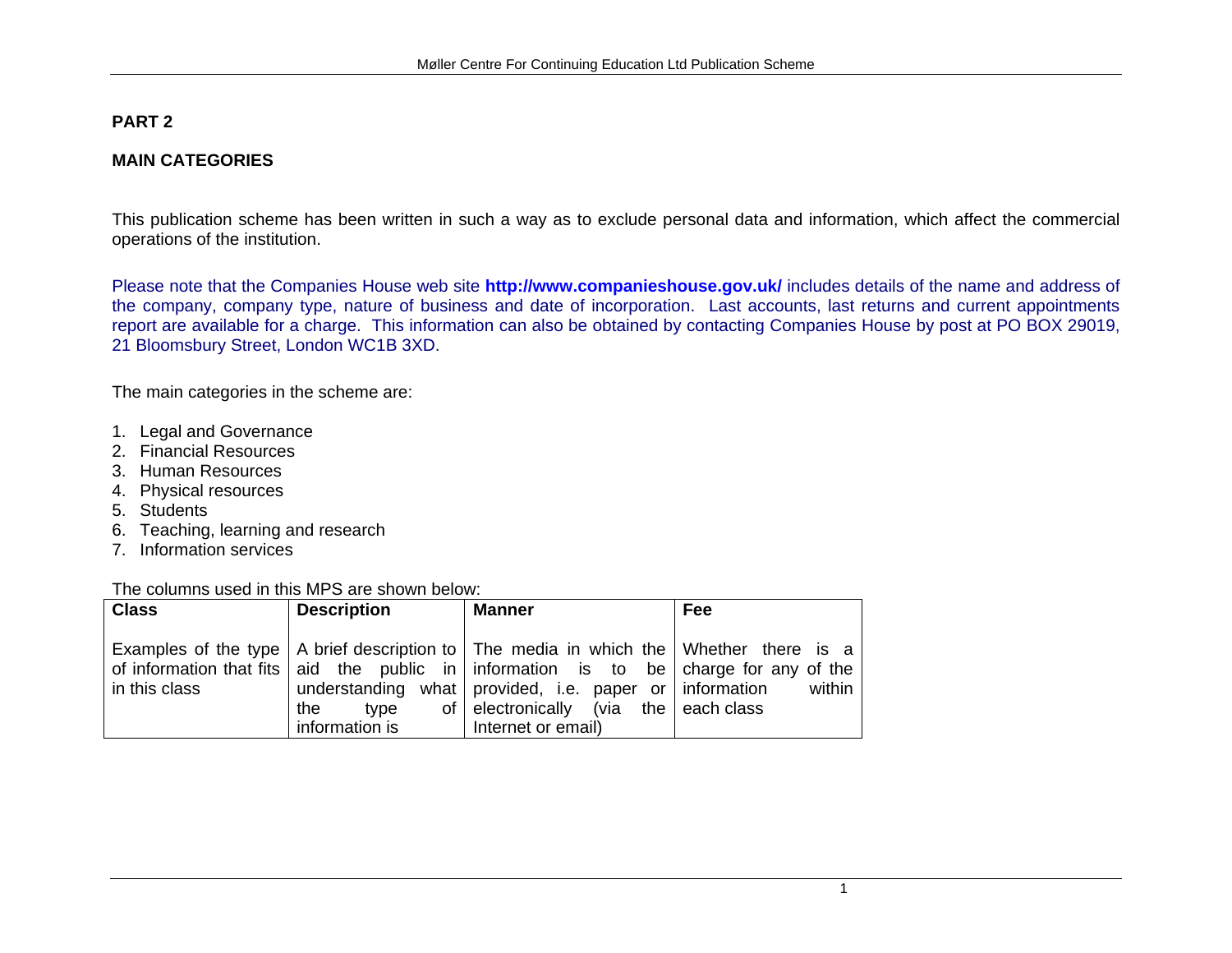# **1. Legal framework and Governance**

#### **Introduction**

This section covers information relating to the way the institution is governed and how decisions are made. It includes information on the legal status of the institution, which individual member of staff or group within the organisation is responsible for specific functions and where they fit in the overall structure of the organisation. In some instances information from committee minutes will be exempt from disclosure where it contains personal information, information that may damage the commercial interests of the institution or that may threaten the health and safety of specific individuals.

|     | <b>Class</b>            | <b>Description</b>                                                                                                                                                                                                                      | <b>Manner</b>                                                                                                  | Fee |
|-----|-------------------------|-----------------------------------------------------------------------------------------------------------------------------------------------------------------------------------------------------------------------------------------|----------------------------------------------------------------------------------------------------------------|-----|
| 1.1 | Legal<br>framework      | This class contains information relating to how the institution<br>was established and its standing from the point of view of the<br>law.                                                                                               |                                                                                                                |     |
|     |                         | The Møller Centre for Continuing Education Ltd was<br>established as a wholly-owned trading subsidiary of Churchill<br>College, Cambridge in August 1992.                                                                               |                                                                                                                |     |
|     |                         | The Centre was incorporated as a private limited company in<br><b>August 1992.</b>                                                                                                                                                      |                                                                                                                |     |
|     |                         | The Memorandum and Articles of Association, and Certificate<br>of Incorporation are available                                                                                                                                           | format,<br><u>In</u><br>paper<br>on l<br>request                                                               | £   |
|     |                         |                                                                                                                                                                                                                                         | in various formats<br>Or.<br>from Companies House.                                                             | £   |
| 1.2 | Governance<br>structure | The Board of the Company is made up of officers of Churchill<br>College, the Director of the Møller Centre, external members<br>and Fellows of the College. The names and Board roles are<br>described in the Memorandum of Association | <u>In</u><br>format,<br>paper<br>on l<br>request<br>Also from<br><b>Companies</b><br>House in various formats. | £   |
|     |                         | There is one official committee: the Education Committee<br>which consists of the Directors of the Company and two<br>further fellows of the College.                                                                                   |                                                                                                                |     |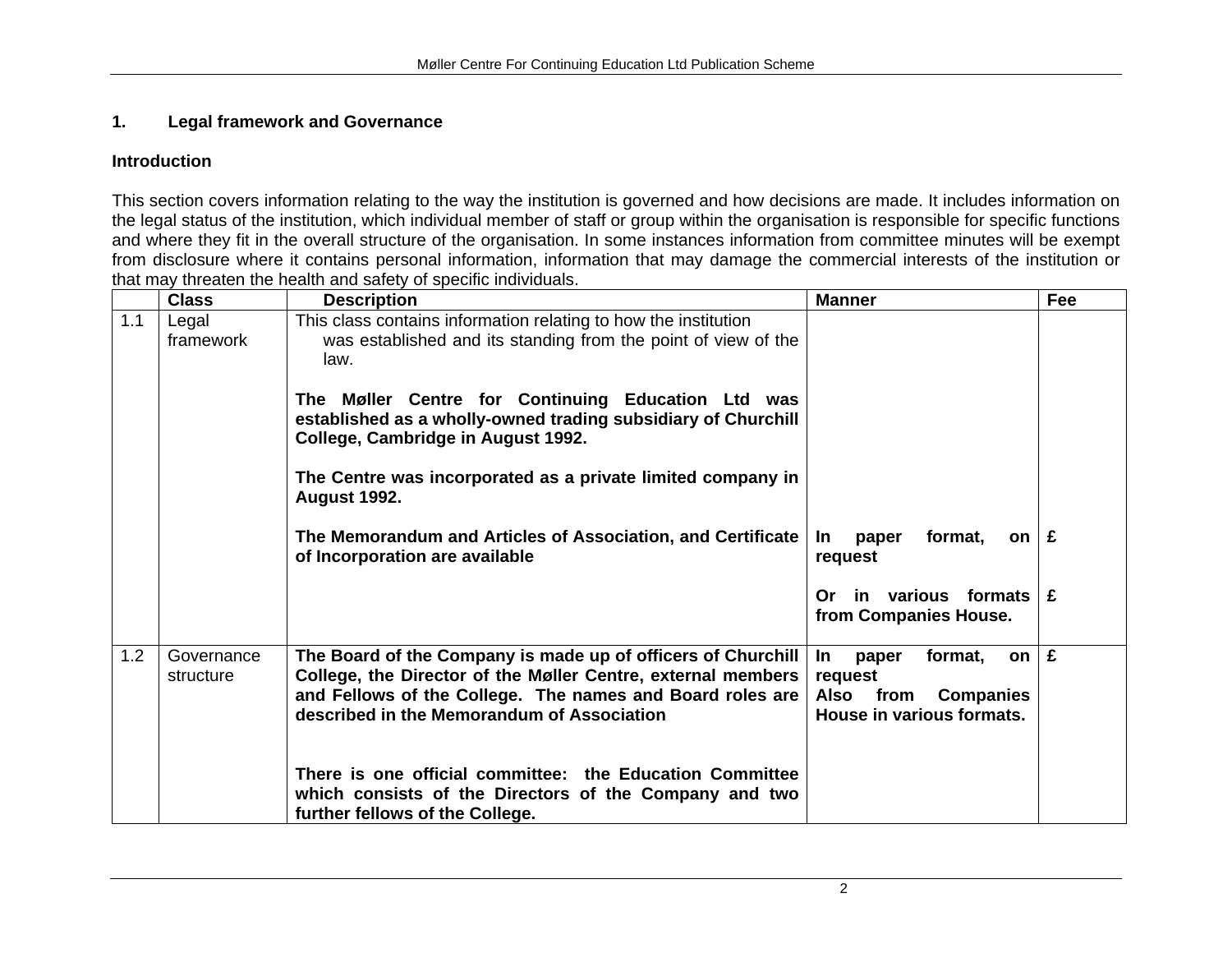|     |                                                   | Minutes of Board Meetings and Education Committee<br>meetings are confirmed at subsequent meetings. Confirmed<br>Minutes (excluding exempt information relating to personal<br>data or commercial interests) are available for 2002 on.                                                                        | format,<br>on $E$<br>paper<br>$\ln$<br>request.<br>Also as an MS Word file<br>attachment by email.            |     |
|-----|---------------------------------------------------|----------------------------------------------------------------------------------------------------------------------------------------------------------------------------------------------------------------------------------------------------------------------------------------------------------------|---------------------------------------------------------------------------------------------------------------|-----|
| 1.3 | Information on<br>the<br>institutional<br>context | The mission statement and corporate plan explain the<br>objectives and role of the Company and its commercial<br>strategy. This is reviewed annually by the Board.<br>A significant amount of information in the plan is<br>commercially-sensitive and will not be disclosed under this<br>publication scheme. | Available in paper format $\mathbf{E}$<br>on request, or as an MS<br>Word file attachment in<br>email.        |     |
|     |                                                   | Although the Company's main customers are outside the<br>University, it is mentioned in the Cambridge University<br>Continuing Education strategy and does work on a project<br>basis with departments of the University and Churchill<br>College.                                                             | <b>Available from University</b><br>Cambridge,<br>Old<br>of<br><b>Schools, Trinity</b><br>Lane,<br>Cambridge. | N/a |
|     |                                                   | The Director presents an annual report to the Governing<br><b>Body of the College</b>                                                                                                                                                                                                                          | Available in paper format,<br>on request                                                                      | £   |
| 1.5 | Management<br>structure                           | The management organisation and key names are described<br>on the Company Web Site,                                                                                                                                                                                                                            | format,<br>In.<br>paper<br>on<br>request or<br>http://www.mollercentre.co.uk                                  | £   |
|     |                                                   | The roles of senior managers are described in the job<br>descriptions.                                                                                                                                                                                                                                         | format,<br>paper<br>$\mathsf{In}$<br>on<br>request.                                                           | £   |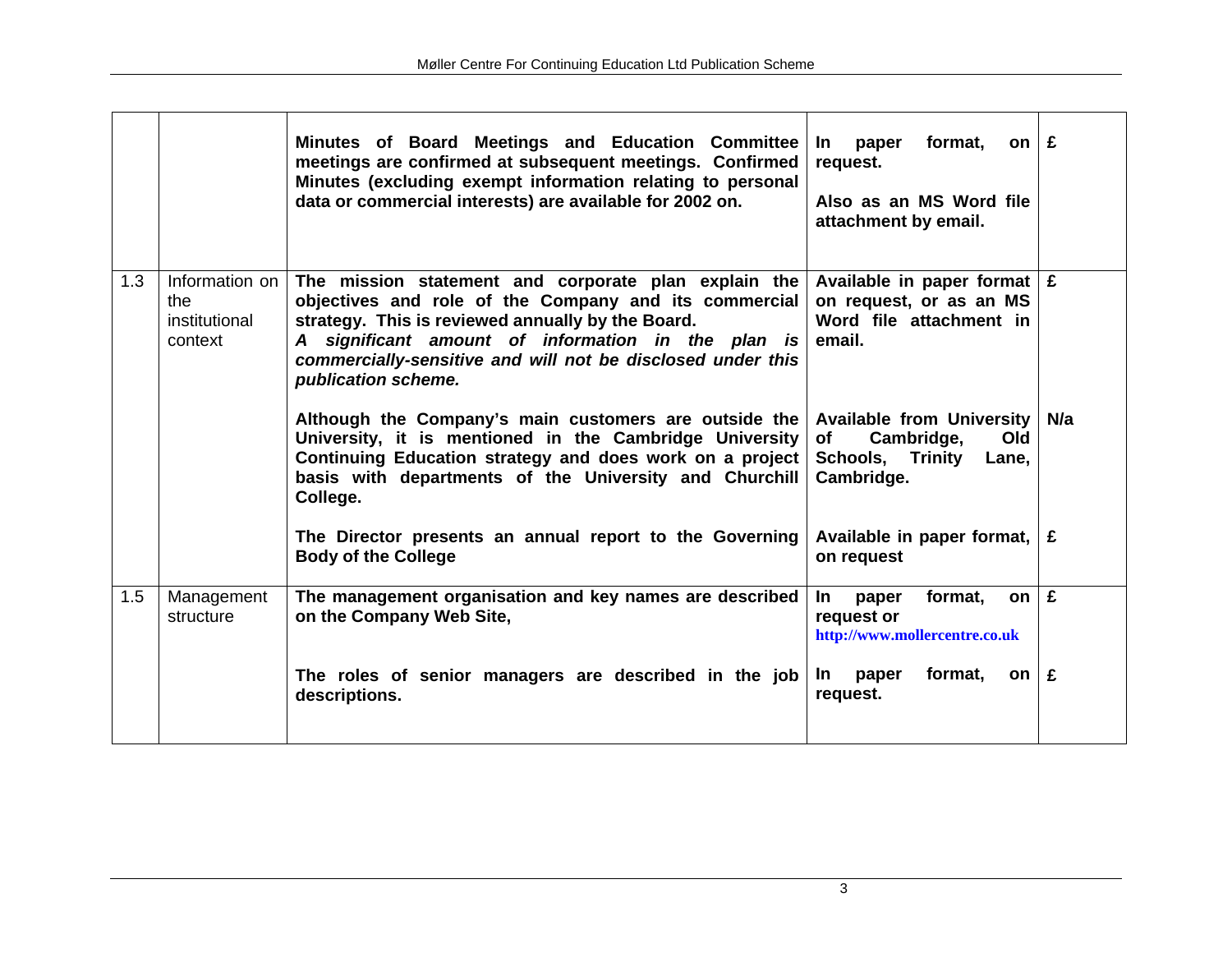# **2. Financial Resources**

#### **Introduction**

This section covers information on the company's strategy and management of financial resources. The Bursar and Finance Manager of Churchill College provide payroll services and financial and legal advice to help the Company fulfil its statutory responsibilities. All profits earned by the company are donated to Churchill Collage. Information that may damage the Moller Centre's commercial interests will be excluded from publication.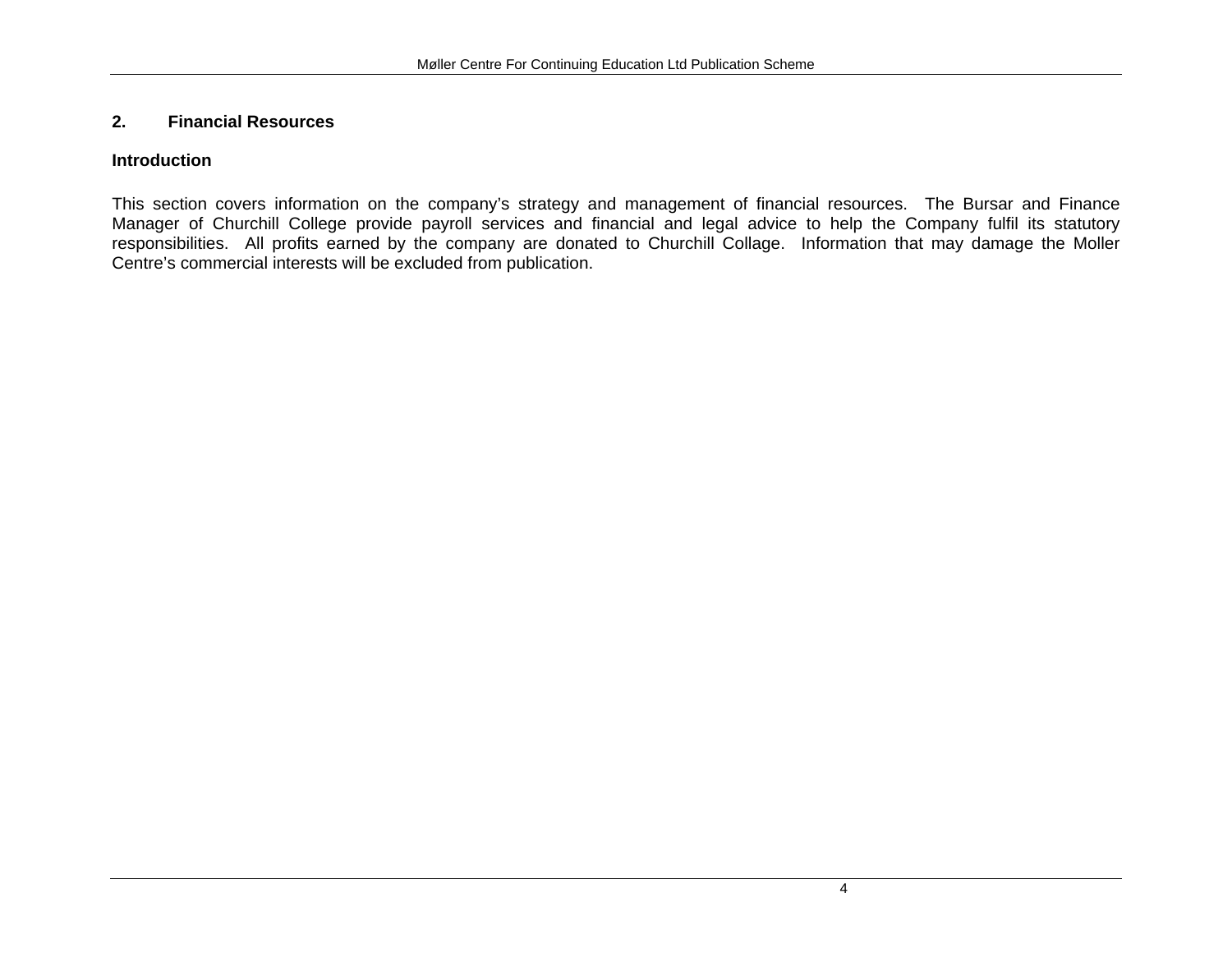|     | <b>Class</b> | <b>Description</b>                                                                                                                                                                                                                                                                                                                                                                                                                                                                                                                                                                                                                                                                                                                                                    | <b>Manner</b>                                                                                                                                                       | Fee |
|-----|--------------|-----------------------------------------------------------------------------------------------------------------------------------------------------------------------------------------------------------------------------------------------------------------------------------------------------------------------------------------------------------------------------------------------------------------------------------------------------------------------------------------------------------------------------------------------------------------------------------------------------------------------------------------------------------------------------------------------------------------------------------------------------------------------|---------------------------------------------------------------------------------------------------------------------------------------------------------------------|-----|
| 2.1 | Finance      | <b>Budgets and accounts</b><br>$\bullet$<br>The Company's financial year runs from July to June. The<br>budget is approved by the Governing Body in May.<br>Management accounts are produced monthly.<br><b>This</b><br>information is commercially sensitive and hence exempt<br>from publication.<br>The statutory accounts are available from Companies<br><b>House or from the Company</b><br>Contracting<br>$\bullet$<br>Goods and services<br>$\bullet$<br>The Company seeks competitive tenders on all building<br>projects worth over £100,000, through quantity surveyors.<br>All other goods and purchases are made directly other than<br>energy which is purchased through Churchill College.<br>This information is generally commercially sensitive and | In various formats, from $E$<br><b>Companies House or in</b><br>paper format on request.                                                                            |     |
|     |              | will not be available.<br>Insurance<br>$\bullet$<br>Insurance is brokered jointly with the other Cambridge<br>Colleges, through Churchill College. The Company's public<br>and employer's liability insurance is displayed<br>on<br>noticeboards.<br>Pensions<br>$\bullet$<br>Since 2000, the Company has not offered a staff pension<br>scheme, but staff are offered a contribution related to their<br>own contribution to a pension scheme of their choice. The<br>Company also offers membership of the Abbey plc                                                                                                                                                                                                                                                | <b>Information</b><br>about<br>the $E$<br>College's insurance<br>can<br>be obtained from<br>the<br>Registrar.<br>format,<br>on $E$<br><u>In</u><br>paper<br>request |     |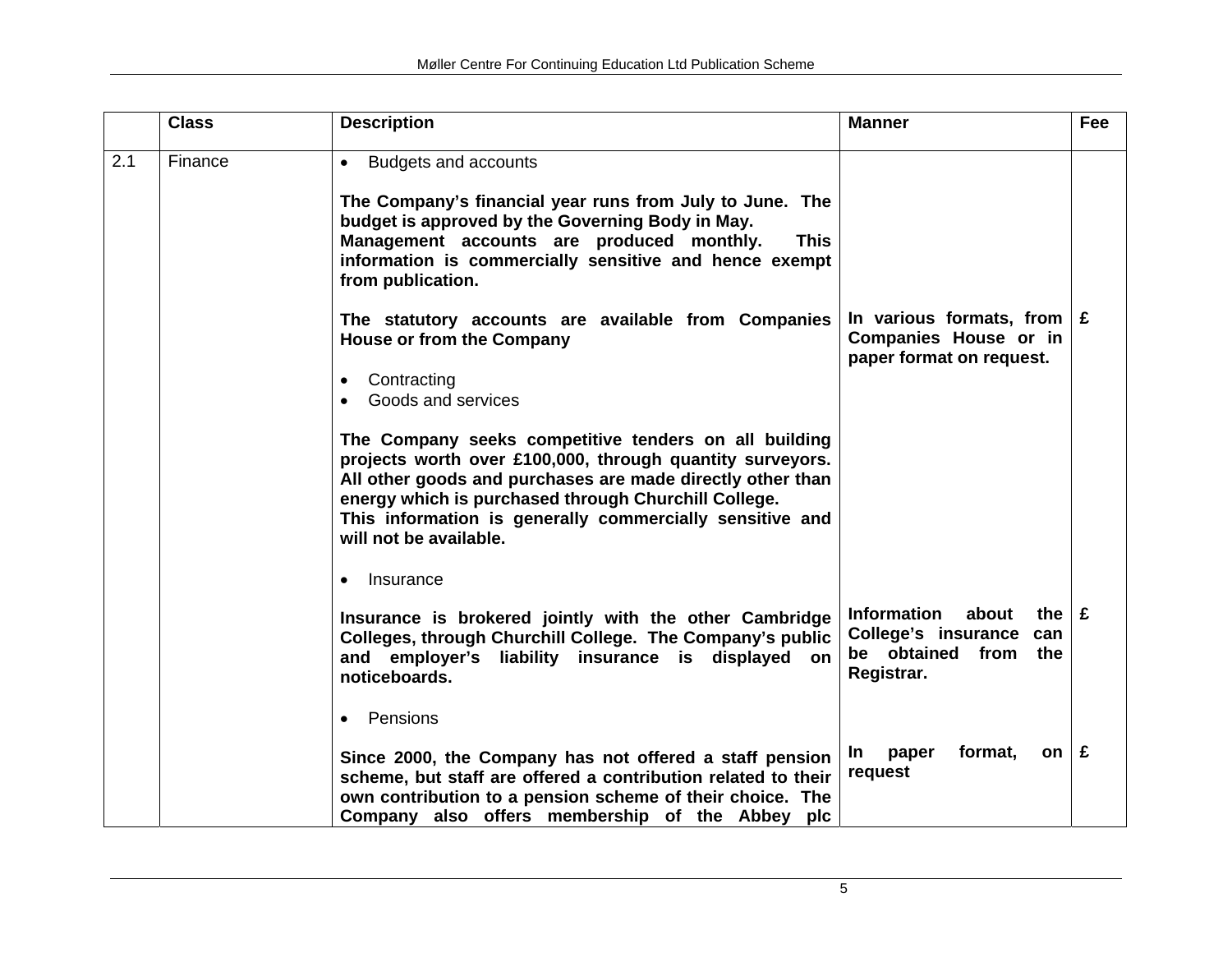|     |                    | stakeholder pension scheme. Prior to 2000, membership of<br>the Cambridge Colleges Federated Pension Scheme was<br>offered. Details of this scheme are also available.<br>Salaries and benefits<br>$\bullet$                                                        |                                                                                                                             |  |
|-----|--------------------|---------------------------------------------------------------------------------------------------------------------------------------------------------------------------------------------------------------------------------------------------------------------|-----------------------------------------------------------------------------------------------------------------------------|--|
|     |                    | Salaries and benefits are stated in job particulars for<br>vacancies and benefits are stated in the Staff Handbook.                                                                                                                                                 | For vacancies: in paper<br>format, on request or<br>Company's<br>the<br>on.<br>website<br>http://www.mollercentre.c<br>o.uk |  |
| 2.2 | Strategic planning | The Director and management update the corporate plan<br>annually and this is presented to the Board. This is a<br>commercially sensitive document and will not be published<br>as the information is exempted under the Freedom of<br><b>Information Act 2000.</b> |                                                                                                                             |  |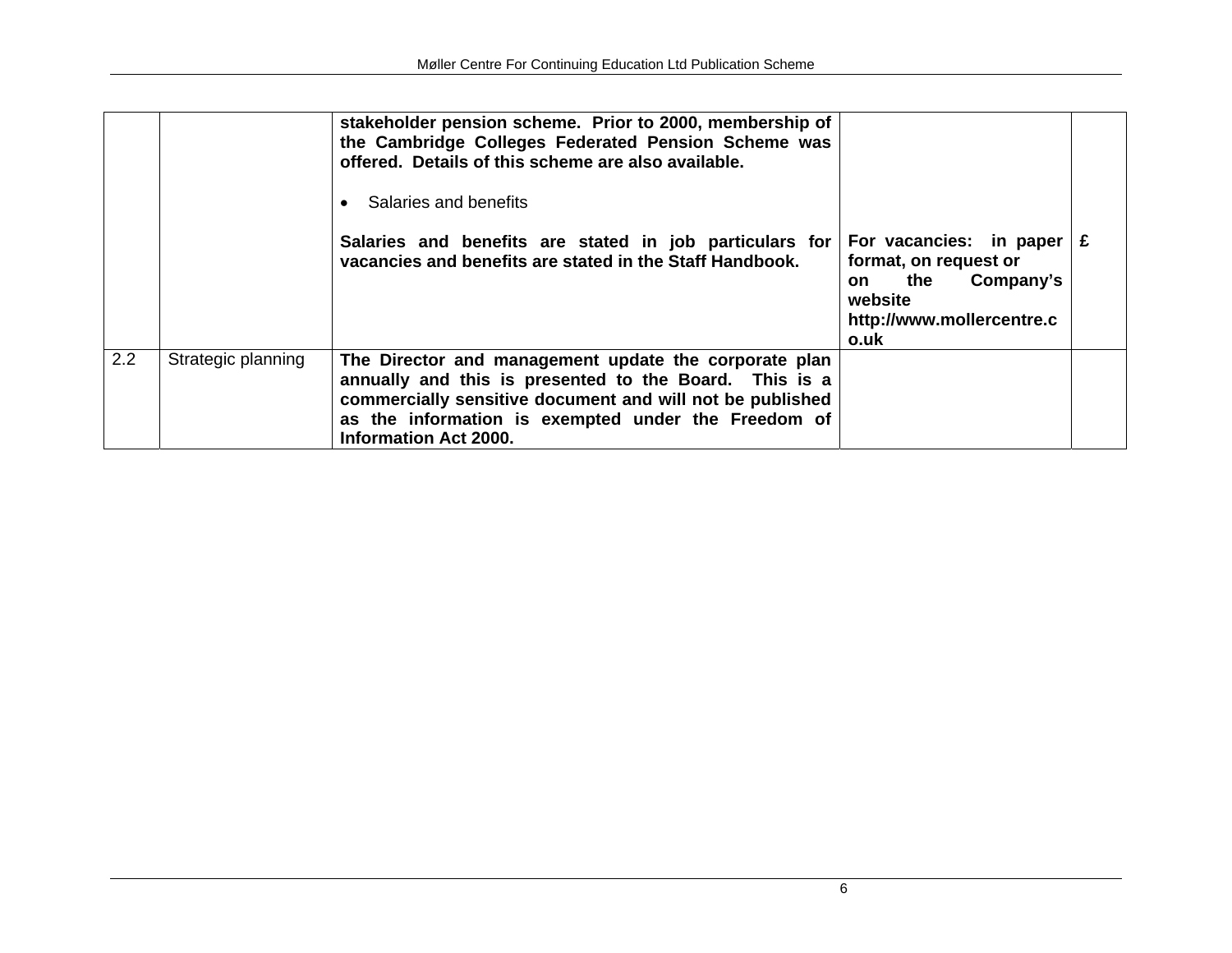# **3. Human Resources**

#### **Introduction**

This section covers information on the institution's strategy and management of human resources, rather than information relating to individual members of staff which is exempt from disclosure as personal information. The information available covers personnel policies and procedures (including terms and conditions of service including all current versions of the information specified in each class).

|     | <b>Class</b>                            | <b>Description</b>                                                                                                                                                                                                                      | <b>Manner</b>                                                            | Fee |
|-----|-----------------------------------------|-----------------------------------------------------------------------------------------------------------------------------------------------------------------------------------------------------------------------------------------|--------------------------------------------------------------------------|-----|
| 3.1 | Employment<br>and<br>employee relations | The Company's policy's relating to the employment of staff<br>including<br>disciplinary policy, harassment<br>policy<br>and<br>procedures, data<br>grievance<br>protection,<br>and<br>equal<br>opportunities are in the Staff Handbook. | Paper (on request).                                                      | £   |
|     |                                         | The Company has a Health and Safety Policy and Health and  <br>Safety manager. There are independent Health and Safety<br>advisers employed as well.                                                                                    | Paper (on request)                                                       | £   |
|     |                                         | Current vacancies can be seen in paper or on the website                                                                                                                                                                                | <b>See</b><br>http://www.mollercentre.c<br>o.uk                          |     |
|     |                                         |                                                                                                                                                                                                                                         | Paper (on request)                                                       | £   |
|     |                                         | The Company runs a major programme of staff development<br>which is outlined in the Staff Handbook. There is an annual<br>staff training and development plan. This is confidential.                                                    | Paper (on request)                                                       | £   |
| 3.2 | Management                              | The management structure is described in the Staff<br>Handbook and on the website                                                                                                                                                       | Paper (on request) or<br><b>See</b><br>http://www.mollercentre.c<br>o.uk | £   |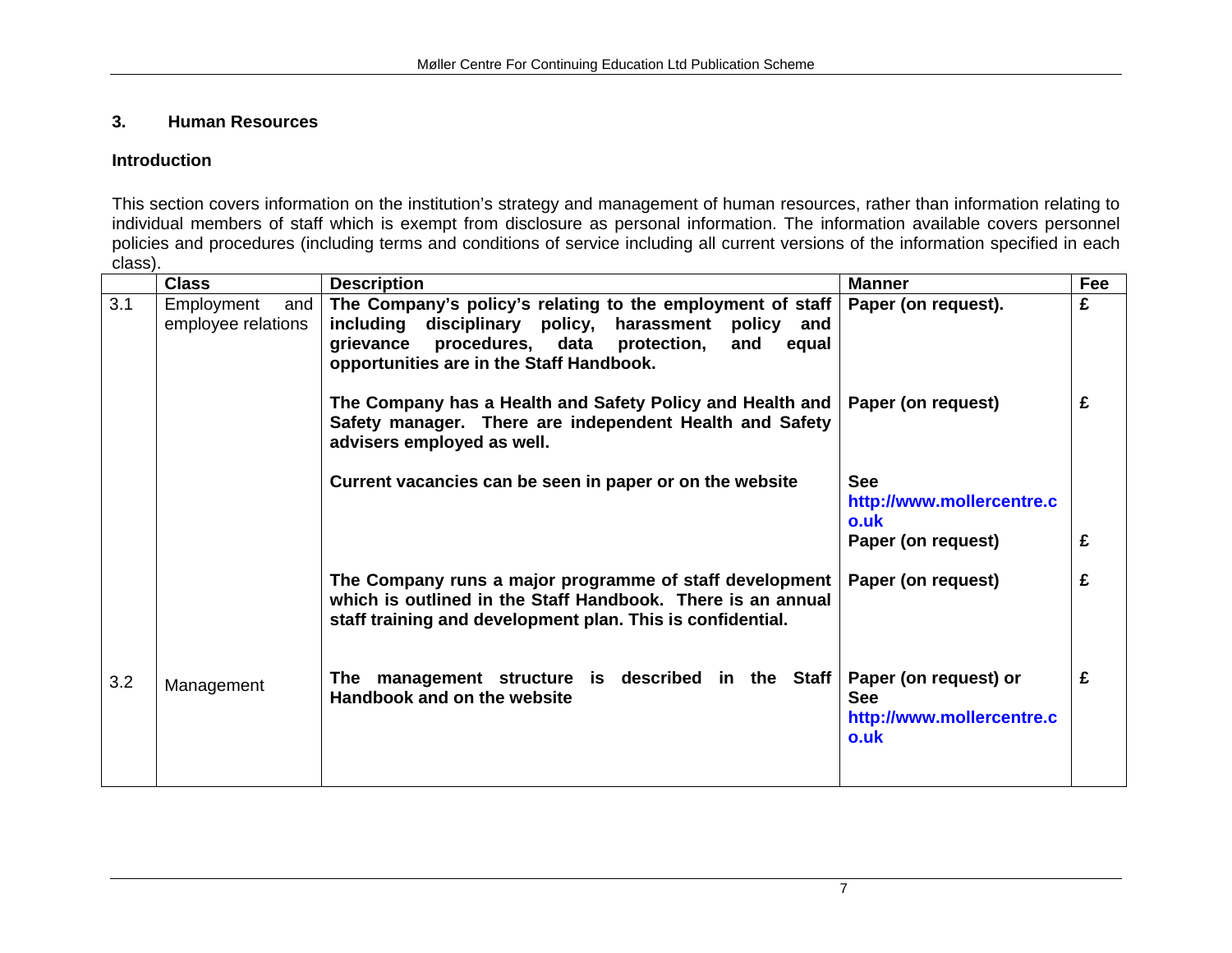# **4. Physical Resources**

|     | <b>Class</b>         | <b>Description</b>                                                                                                                                            | <b>Manner</b>                                                                                                                                                                                                                                         | Fee |
|-----|----------------------|---------------------------------------------------------------------------------------------------------------------------------------------------------------|-------------------------------------------------------------------------------------------------------------------------------------------------------------------------------------------------------------------------------------------------------|-----|
| 4.1 | <b>Estates</b>       | The Company rents its main premises, the Moller Centre,<br>from Churchill College. It owns a second adjacent building,<br>called the Study Centre.            |                                                                                                                                                                                                                                                       |     |
|     |                      | The premises are described in the brochure and on the<br>website.                                                                                             | Paper (on request) or<br><b>See</b><br>http://www.mollercentre.c<br>o.uk                                                                                                                                                                              | £   |
|     |                      | A location map and a site plan are available on the Moller<br>Centre web site or in paper format.                                                             | Paper (on request) or<br><b>See</b><br>http://www.mollercentre.c<br>o.uk                                                                                                                                                                              | £   |
|     |                      | <b>Single location:</b><br>Churchill College, Storey's Way, Cambridge CB3 0DS                                                                                 |                                                                                                                                                                                                                                                       |     |
| 4.2 | <b>Site Strategy</b> | The Company does not own any freehold land and it is<br>subject to the site strategy for Churchill College (see<br>publication scheme for Churchill College). | <b>The</b><br><b>Churchill</b><br>College<br>publication<br>scheme<br>is i<br>available<br><b>The</b><br>from<br>Registrar,<br><b>Churchill</b><br>College, Cambridge or by<br>following links on the<br>College web site<br>http://www.chu.cam.ac.uk |     |